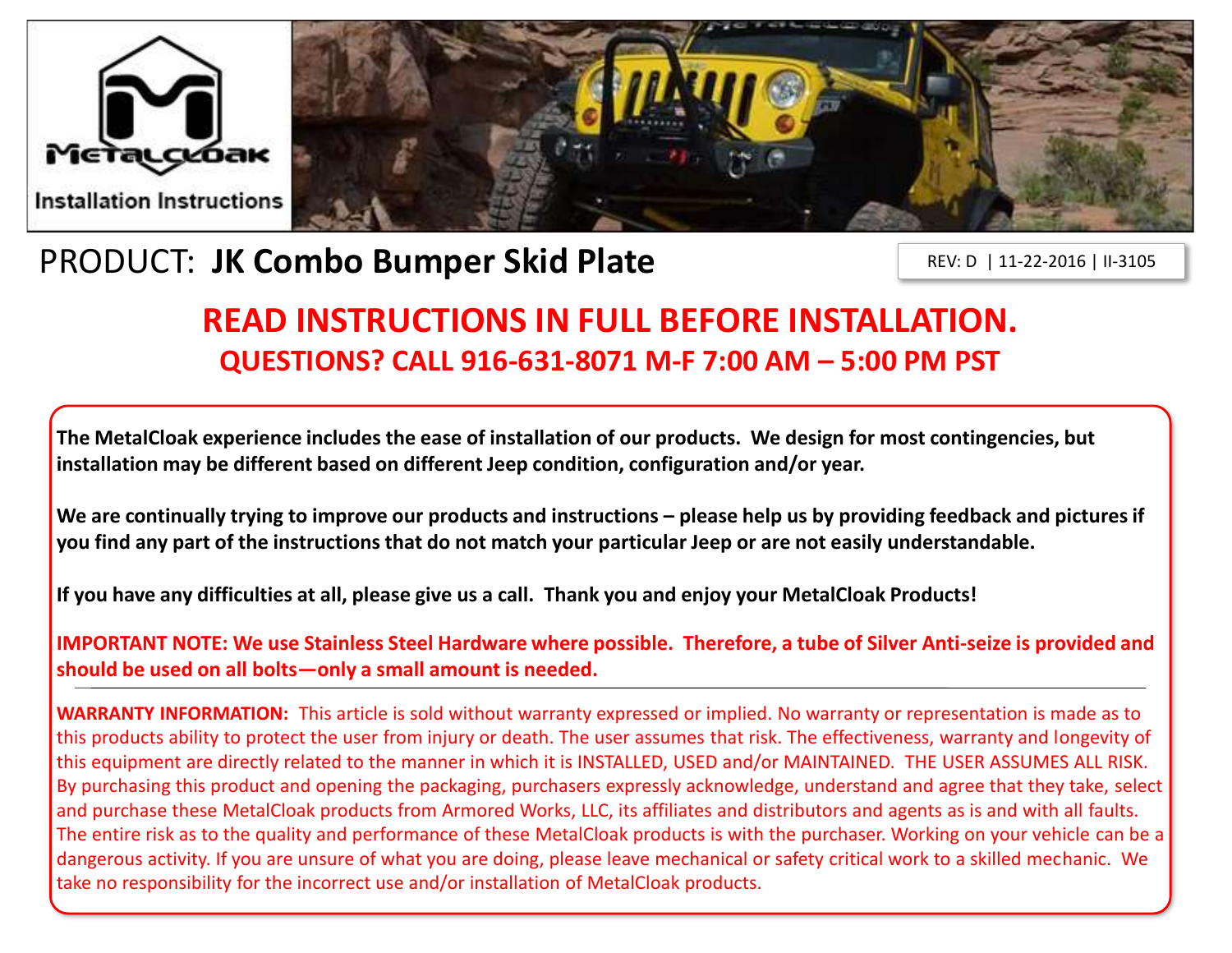

**Tools Required:** This list is the recommended tools for ease of installation. Other versions of the same tool can be used. For example, Allen Wrenches instead of Allen Drive Sockets.



**HOW TO USE THIS GUIDE:** The installation guide contains ALL steps for installation. Please read and follow the instructions in order of each page from top to bottom, and left to right.

**Jeep Model:** Instructions may apply to multiple Jeep models, but are labeled separately where appropriate (i.e. TJ vs. LJ). **Options:** Because of the number of component options we offer, these instructions may contain steps that will not match your particular configuration. You can skip these steps.

**Images:** Pictures are provided and parts are labeled throughout the instructions. Each text box contains guidance based on the pictures next to it. The text will refer to alphabetical labels (A, B, etc.) found in the images.

**Installation Notes:** Terms may be used in the body of the instructions that you may not be familiar with, if you have any questions feel free to contact us at the number below, or email techhelp@metalcloak.com

**QUESTIONS: Any questions or comments about the instructions? Call us at 916-631-8071 M-F 7:00 AM – 5:00 PM PST.**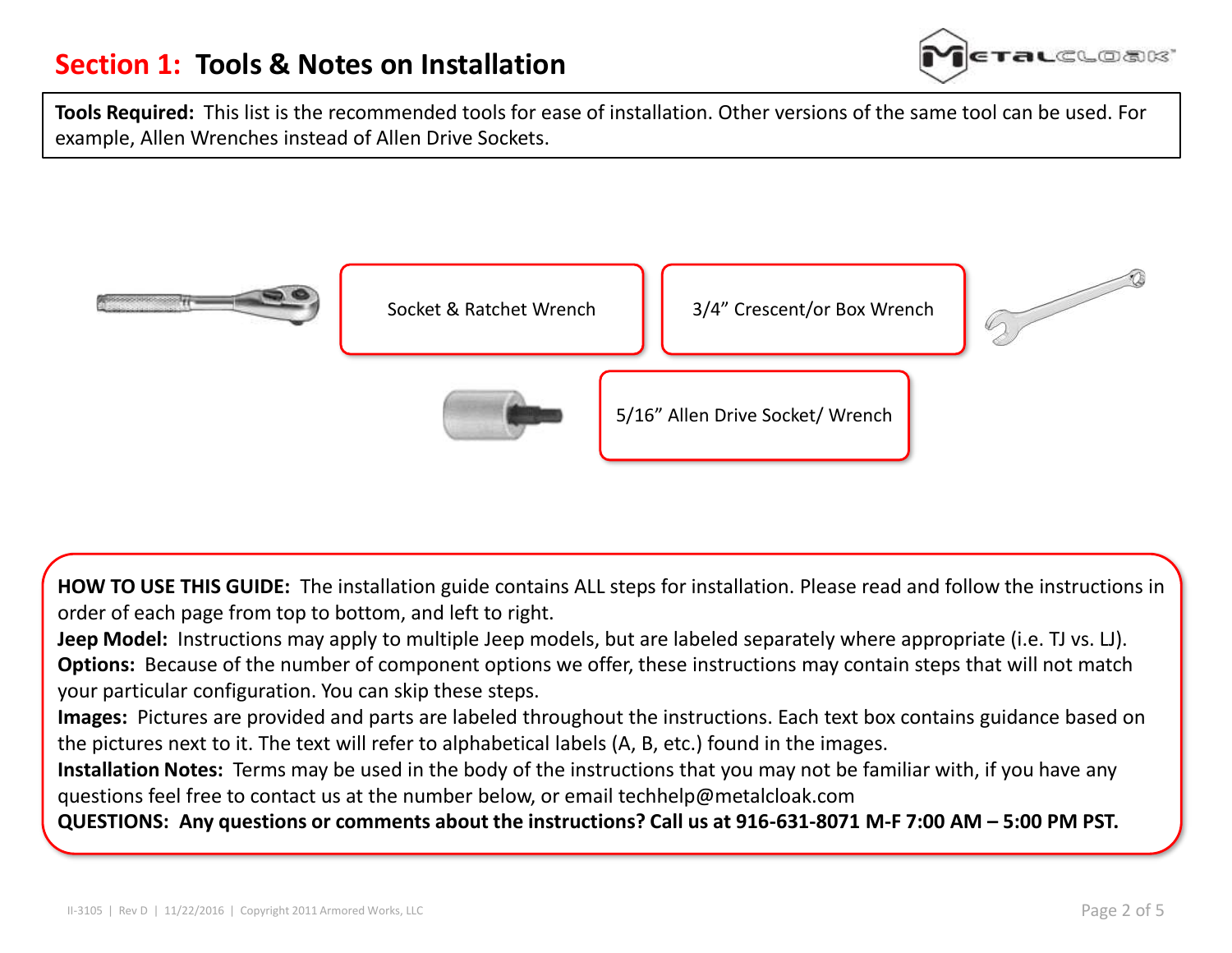## **Section 2: Product Components**



|    | DC-0001 REV A |                                                                                   |                                                                                                     |                                                        |               |                                          |                                                                                                                                                                       |   | SHEET 1 OF 1                                       |
|----|---------------|-----------------------------------------------------------------------------------|-----------------------------------------------------------------------------------------------------|--------------------------------------------------------|---------------|------------------------------------------|-----------------------------------------------------------------------------------------------------------------------------------------------------------------------|---|----------------------------------------------------|
|    |               |                                                                                   | 2                                                                                                   | 3                                                      | 4             | 5                                        | 6                                                                                                                                                                     | 7 | 8                                                  |
|    | <b>ITEM</b>   | PART NUMBER/DESCRIPTION                                                           |                                                                                                     |                                                        |               |                                          | QTY.                                                                                                                                                                  |   |                                                    |
|    |               | CP-3613 SKID PLATE, JK                                                            |                                                                                                     |                                                        |               |                                          | 1                                                                                                                                                                     |   |                                                    |
|    | 2             | FA-0065 FLANGE HEX LOCKNUT, 0.5-13 X 1.03FLG ZNC PLTD                             |                                                                                                     |                                                        |               |                                          | $\overline{\mathbf{c}}$                                                                                                                                               |   |                                                    |
| E  | 3             | FA-0103 SBHCSCREW, 0.5-13 X .88L GR 8 BLACK ZINC                                  |                                                                                                     |                                                        |               |                                          | $\overline{2}$                                                                                                                                                        |   |                                                    |
| D  |               |                                                                                   |                                                                                                     |                                                        |               |                                          |                                                                                                                                                                       |   |                                                    |
| C  |               |                                                                                   |                                                                                                     |                                                        |               |                                          |                                                                                                                                                                       |   |                                                    |
| B. |               |                                                                                   |                                                                                                     | $\infty$                                               |               | $\overline{2}$<br>$\sqrt{3}$             |                                                                                                                                                                       |   |                                                    |
|    |               | A DIMENSIONS ARE IN INCHES<br>ANGLES ARE 90 DEG UNLESS<br>OTHERWISE SPECIFIED     | <b>TOLERANCES UNLESS OTHERWISE SPECIFIED</b><br><b>DECIMAL</b><br>$XX +/- .010$<br>$XXX + 1 - .005$ | <b>FRACTION</b><br>ANGULAR<br>$+/- 1/16$<br>$+/-1$ DEG | SURFACE<br>32 |                                          | THE INFORMATION CONTAINED ON THIS DRAWING IS THE EXCLUSIVE PROPERTY OF ARMORED WORKS, LLC.<br>UNAUTHORIZED REPRODUCTION IS PROHIBITED.<br><b>DO NOT SCALE DRAWING</b> |   | ETAL<br>cloak<br>A DIVISION OF ARMORED WORKS, LLC: |
|    |               | CURRENT REVISION [G][BAM][02/28/14] BUMPER REFRESH<br><b>PREVIOUS REVISION II</b> |                                                                                                     |                                                        |               | <b>PART NUMBER</b><br><b>DESCRIPTION</b> |                                                                                                                                                                       |   | 3105 SKID PLATE, FRONT JK                          |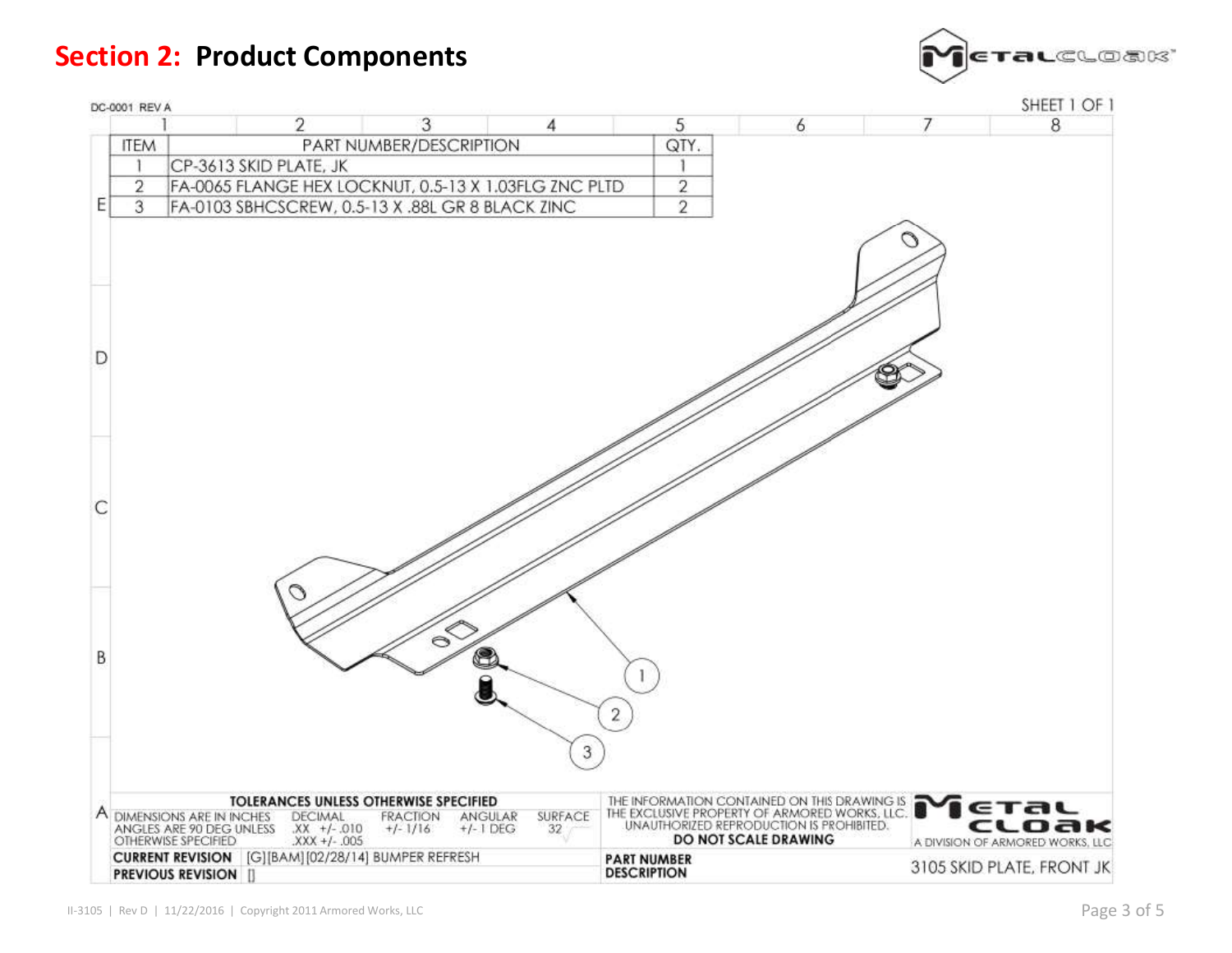#### **Section 3: Installation Instructions**



#### **Step 1:** Skid Plate Installation

- A. Make sure the bumper base is properly installed.
- B. Remove the bottom end cap hardware with a 5/16" socket and a 3/4" wrench. *(Keep end cap hardware)*